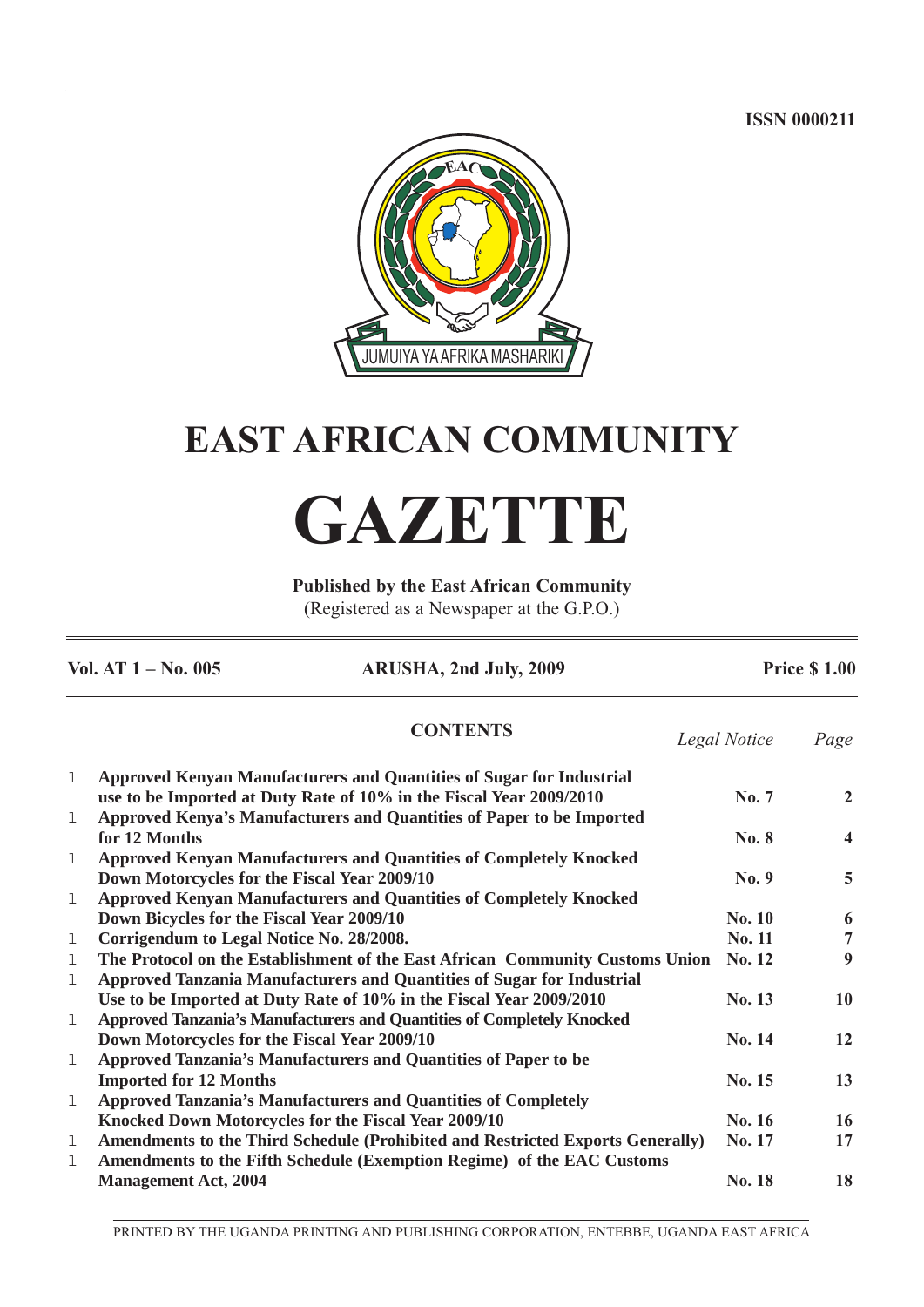# THE PROTOCOL ON THE ESTABLISHMENT OF THE EAST AFRICAN COMMUNITY CUSTOMS UNION

# LEGAL NOTICE

IN EXERCISE of the powers conferred upon the Council of Ministers by Articles 12 (3) and 39(c) of the Protocol on the Establishment of the East African Community Customs Union and Section 140 0f the EAC Customs Management Act 2004, the Council of Ministers has reviewed the import duty rates on the items in the EAC Common External Tariff as specified in this Legal Notice:

# **REVIEW OF THE IMPORT DUTY RATES IN THE EAC COMMON EXTERNAL TARIFF**

| S/N            | <b>HS CODE</b>                                                                            | DESCRIPTION OF GOODS                                                                                                                                                        | <b>DECISION</b>                                                                                                                                                         |  |  |
|----------------|-------------------------------------------------------------------------------------------|-----------------------------------------------------------------------------------------------------------------------------------------------------------------------------|-------------------------------------------------------------------------------------------------------------------------------------------------------------------------|--|--|
| 1.             | 0403.10.00<br>0403.90.00                                                                  | Yoghurt<br>Other                                                                                                                                                            | Attract import duty of 60% and include the<br>items in the sensitive list under the Second<br>Schedule of the EAC CET.                                                  |  |  |
|                |                                                                                           |                                                                                                                                                                             | Uganda and Rwanda to stay application of duty<br>rate in the EAC CET and apply import duty rate<br>of 0% for one year                                                   |  |  |
| 2.             | 1001.90.20<br>1001.90.90                                                                  | Wheat                                                                                                                                                                       | Tanzania to stay application of duty rate in the<br>EAC CET and apply import duty rate of 10% for<br>one year                                                           |  |  |
|                |                                                                                           |                                                                                                                                                                             | Kenya to stay application of duty rate in the<br>EAC CET and apply import duty rate of 25% for<br>one year                                                              |  |  |
| 3              | 1006.10.00                                                                                | Rice imported from Pakistan into Kenya                                                                                                                                      | Kenya to stay application of import duty rate in<br>the EAC CET and apply import duty rate of 35%<br>on rice imported into Kenya from Pakistan for<br>two years.        |  |  |
|                | 1006.10.00                                                                                | Rice in the husk.                                                                                                                                                           |                                                                                                                                                                         |  |  |
|                | 1006.20.00                                                                                | Husked (Brown) rice                                                                                                                                                         | Rwanda to stay application of import duty rate<br>in the EAC CET and apply import duty rate of                                                                          |  |  |
| 4              | 1006.30.00                                                                                | Semi milled or wholly milled rice                                                                                                                                           | 30% for two years                                                                                                                                                       |  |  |
|                | 1006.40.00                                                                                | Broken rice.                                                                                                                                                                |                                                                                                                                                                         |  |  |
| 5.             | 5402.62.00<br>5402.69.00<br>5403.10.00<br>of<br>Yarn<br>and<br>Headings 54.02 to<br>54.05 | Filament yarn not put up for retail sale                                                                                                                                    | Import duty 0%<br>Kenya and Tanzania to stay application of<br>import duty rate of 0% and apply import duty<br>rate of 10%                                              |  |  |
| 6              | 6309.00.00                                                                                | Worn clothing and other worn articles                                                                                                                                       | Import duty \$0.2 per kg or 35% which ever is<br>higher, will apply for one year.                                                                                       |  |  |
| 7              | 6812.80.00<br>6812.99.00                                                                  | Fabricated asbestos fibres of crocidolite<br>Other fabricated asbestos fibres                                                                                               | Import duty 0%                                                                                                                                                          |  |  |
| 8              | 7321.90.00                                                                                | Parts for stoves, ranges, grates and cookers,<br>barbecues, brvaziers, gas-rings, plate warm-<br>ers and other similar non electric domestic<br>appliances of iron or steel | Import duty 10%                                                                                                                                                         |  |  |
| $\overline{9}$ | 8525.80.00                                                                                | Television cameras, digital cameras and<br>video camera recorders                                                                                                           | Import duty rate 0%                                                                                                                                                     |  |  |
| 10             | 8702.10.99<br>Motor vehicles for the transport of more<br>8702.90.99<br>than 25 persons   |                                                                                                                                                                             | Tanzania to stay application of the import duty<br>rate of 25% and apply import duty rate of 10%<br>on heavy duty buses for the "Dar Fast Bus<br>Project" for one year. |  |  |
| 11             | 8704.22.90                                                                                | Motor vehicles for the transport of goods<br>with gross vehicle weight exceeding 5<br>tons but not exceeding 20 tonnes                                                      | Tanzania, Rwanda and Uganda to stay application<br>of import duty rate of 25% in the EAC CET and<br>apply import duty rate of 10% for one year.                         |  |  |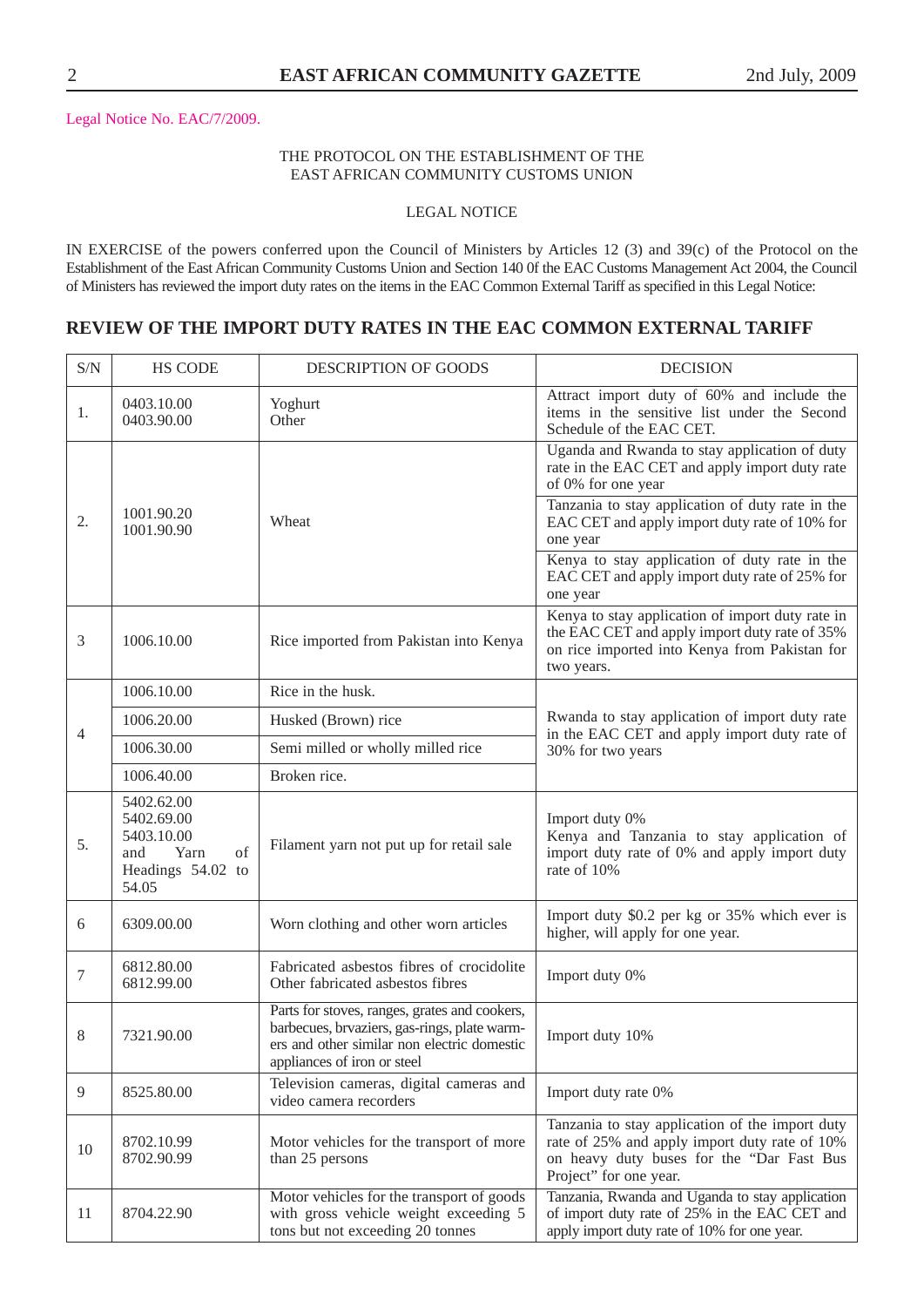| 12 | 8704.23.90                                               | Motor vehicles for the transport of goods<br>with gross vehicle weight exceeding 20<br>tones.                                | Tanzania, Rwanda and Uganda to stay applica-<br>tion of import duty rate of 25% in the EAC CET<br>and apply import duty rate of 0% for one year                                                                                                |  |  |  |  |
|----|----------------------------------------------------------|------------------------------------------------------------------------------------------------------------------------------|------------------------------------------------------------------------------------------------------------------------------------------------------------------------------------------------------------------------------------------------|--|--|--|--|
| 13 | Forces<br>Armed<br><b>Canteen Organization</b><br>(AFCO) | Imports of Armed Forces Canteen<br>Organization (AFCO) in Tanzania                                                           | Tanzania to stay application of the East African<br>Common External Tariff on imports of AFCO<br>for one year                                                                                                                                  |  |  |  |  |
| 14 | Construction materi-<br>als                              | Construction materials for registered<br>investors with projects of at least US\$ 1.8<br>million for Rwanda                  | Rwanda to stay application of the import duty<br>rates in the EAC CET and apply import duty rate<br>of 5% on construction materials imported by<br>registered investors with projects of at least<br>US\$ 1.8 million for a period of one year |  |  |  |  |
|    | Grant of duty remission under Section 140 of the EAC CMA |                                                                                                                              |                                                                                                                                                                                                                                                |  |  |  |  |
| 15 |                                                          | Raw materials and inputs for direct use in the manufacture of<br>paper and paperboard imported by Paper and paperboard mills | Remission of Import Duty to 0%                                                                                                                                                                                                                 |  |  |  |  |
| 16 |                                                          | Raw material for the manufacture of sanitary towels and tampons<br>imported by manufacturers of sanitary towels and tampons  | Remission of Import Duty to 0%                                                                                                                                                                                                                 |  |  |  |  |

This Notice is deemed to have come into force on the 1st day of July 2009.

HON. MONIQUE MUKARULIZA *Chairperson Council of Ministers*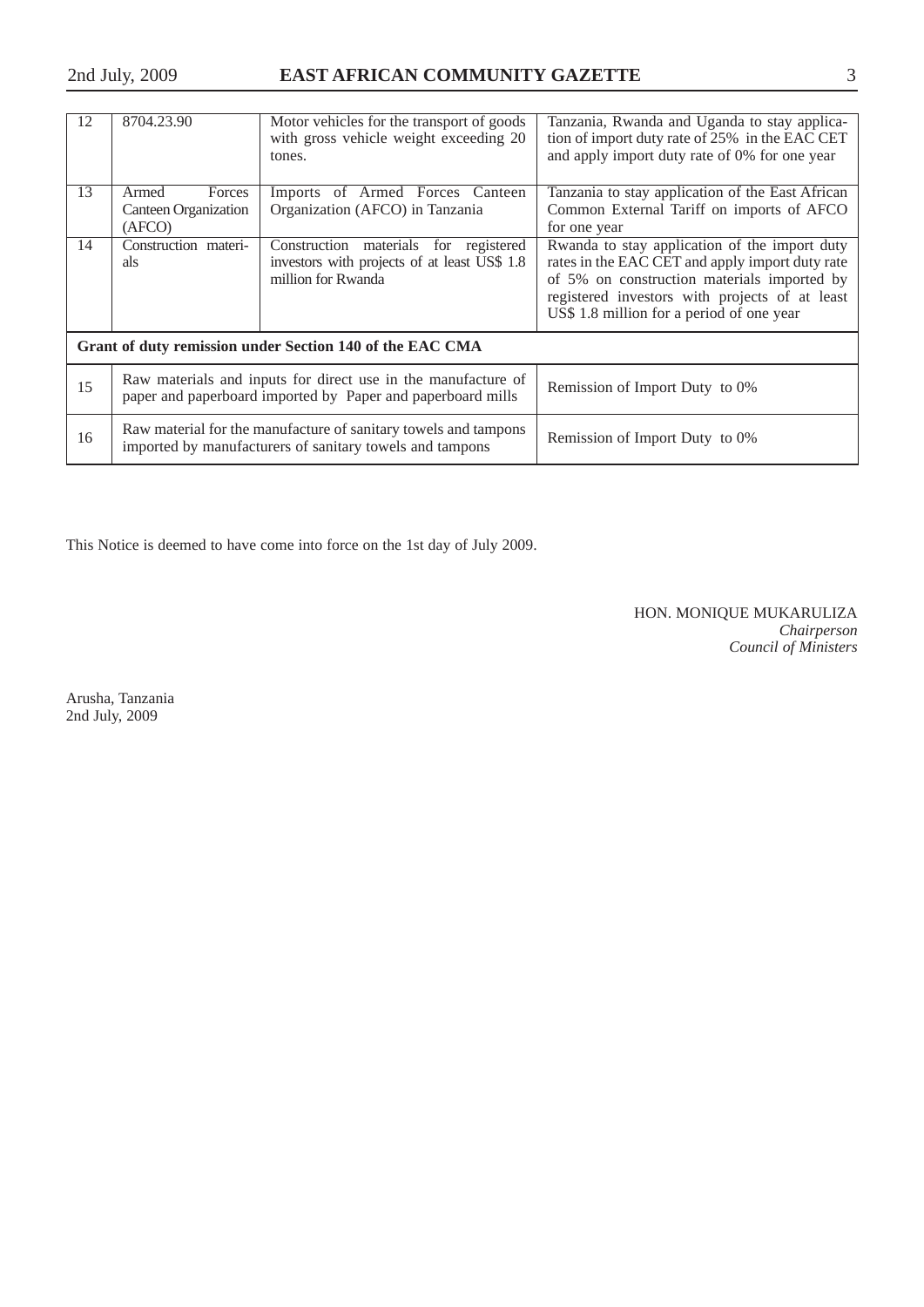4 **EAST AFRICAN COMMUNITY GAZETTE** 2nd July, 2009

Legal Notice No. EAC/8/2009.

# THE EAST AFRICAN COMMUNITY CUSTOMS MANAGEMENT ACT 2004

# AMENDMENTS TO THE THIRD SCHEDULE (PROHIBITED AND RESTRICTED EXPORTS GENERALLY)

# LEGAL NOTICE

IN EXERCISE of the powers conferred upon the Council of Ministers by Section 71 (1) of the East African Community Customs Management Act 2004, the Council of Ministers has amended the Third Schedule of the Act as follows:—

1.Amendment of PART A – PROHIBITED GOODS: By numbering the paragraph in PART A-PROHIBITED GOODS as (1), and adding the following paragraph:

"(2) used or scrap cables and conductors of aluminium, steel and copper.

This Notice shall be deemed to have come into force on the 1st day of July 2009.

HON. MONIQUE MUKARULIZA *Chairperson Council of Ministers*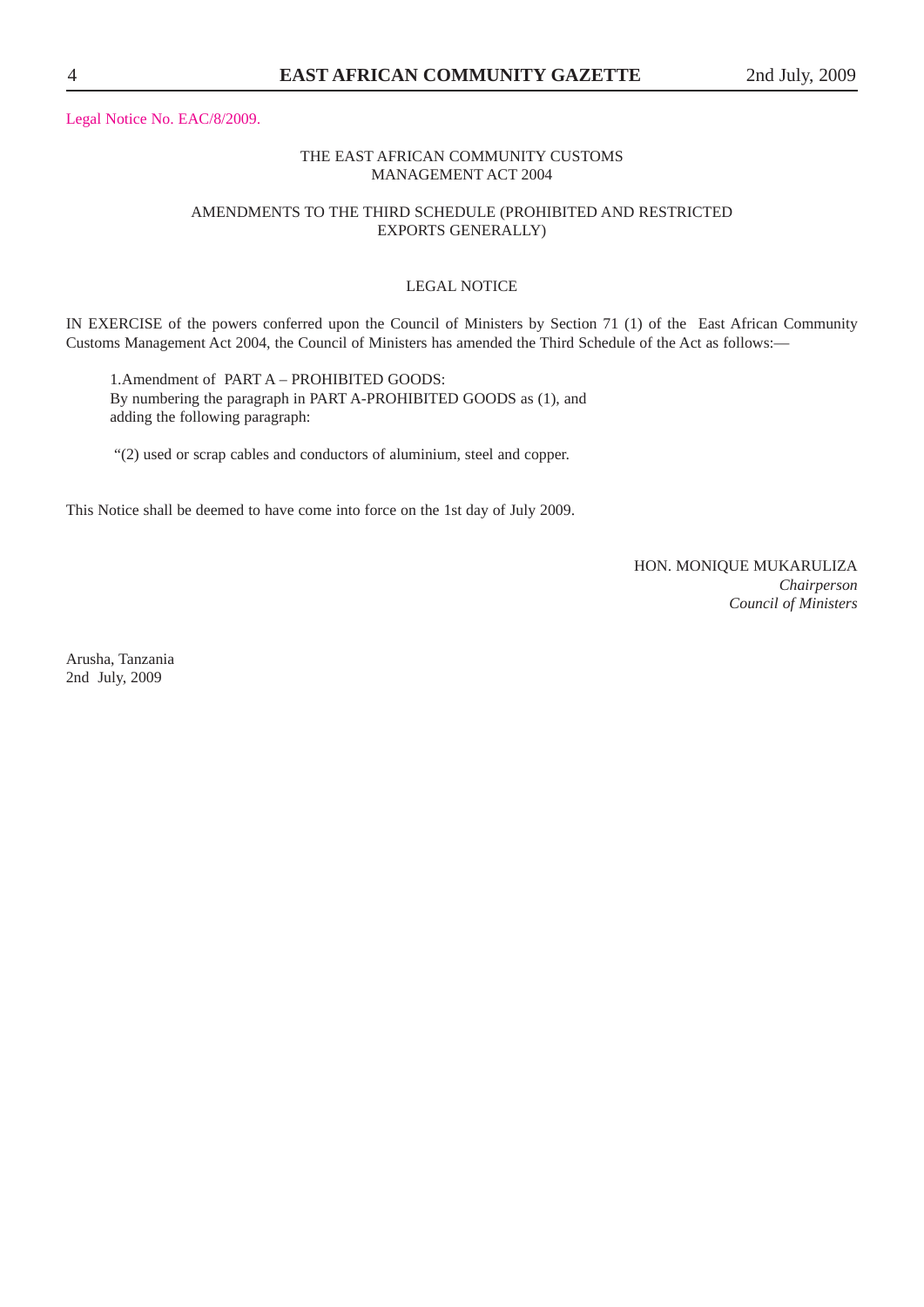Legal Notice No. EAC/9/2009.

# THE EAST AFRICAN COMMUNITY CUSTOMS MANAGEMENT ACT 2004

# AMENDMENTS TO THE FIFTH SCHEDULE (EXEMPTION REGIME) OF THE EAC CUSTOMS MANAGEMENT ACT 2004

# LEGAL NOTICE

IN EXERCISE of the powers conferred upon the Council of Ministers by Section 114 (3) of the East African Community Customs Management Act 2004, the Council of Ministers has amended the Fifth Schedule of the Act as follows:-

- 1. Paragraph 8 of Part A of the fifth Schedule is amended by numbering the paragraph as subparagraph (1), and inserting a new sub paragraph as follows- "(2). In case of a motor vehicle exempted under subparagraph (1)(a), replacement of the motor vehicle shall be allowed after four years on proof of disposal of the motor vehicle originally imported in accordance with Section 119 or upon satisfaction that the motor vehicle originally imported has been written off due to accident, fire or theft."
- 2. Part A is amended by inserting after paragraph 10, a new paragraph as follows—

#### **"11. National Red Cross Societies**

Goods including materials, supplies, equipment and motor vehicles for official use in the provision of relief services, imported by the National Red Cross Society of a Partner State"

3. Paragraph 22 of Part B is amended by inserting item (c) as follows—

" (c) heat insulated milk tanks for dairy industry"

4. Part B is amended by inserting immediately after paragraph 29 the following paragraphs—

#### **"***30. Machinery, Spares and Inputs for Direct use in Oil, Gas and Geothermal Exploration*

Equipment and inputs, but not including motor vehicles, imported by a licensed company for direct and exclusive use in oil, gas or geothermal exploration and development upon recommendation by a competent authority of a Partner State.

#### *31. Industrial Spare Parts*

Industrial spare parts imported as replacement parts used exclusively on industrial machinery classified in Chapters 84 and 85 of the EAC CET imported by registered manufacturers and are not for resale or any other commercial purpose other than for replacement of worn out and obsolete parts of industrial machines subject to such conditions as the Commissioner may impose.

#### *32. Motor Vehicles for Transportation of Tourists:*

Specially designed and built motor vehicles for transportation of tourists imported by licensed tour operators upon recommendation by a competent authority responsible for tourism promotion in a Partner State provided the vehicles meet the following conditions—

- (a) they are four wheel drive with open roof facility for game viewing and have a seating capacity not exceeding 12 passengers;
- b) they have provisions for camping, rescue and first aid equipment, baggage compartment and communication fittings;
- c) they are of a colour that blends with the environment where they operate and have a clear and conspicuous label or marking of "Tourist vehicle";
- d) any other conditions the Commissioner may impose

provided that duties shall be payable upon disposal for other use or change of use"

This Notice shall be deemed to have come into force on the 1<sup>st</sup> day of July 2009.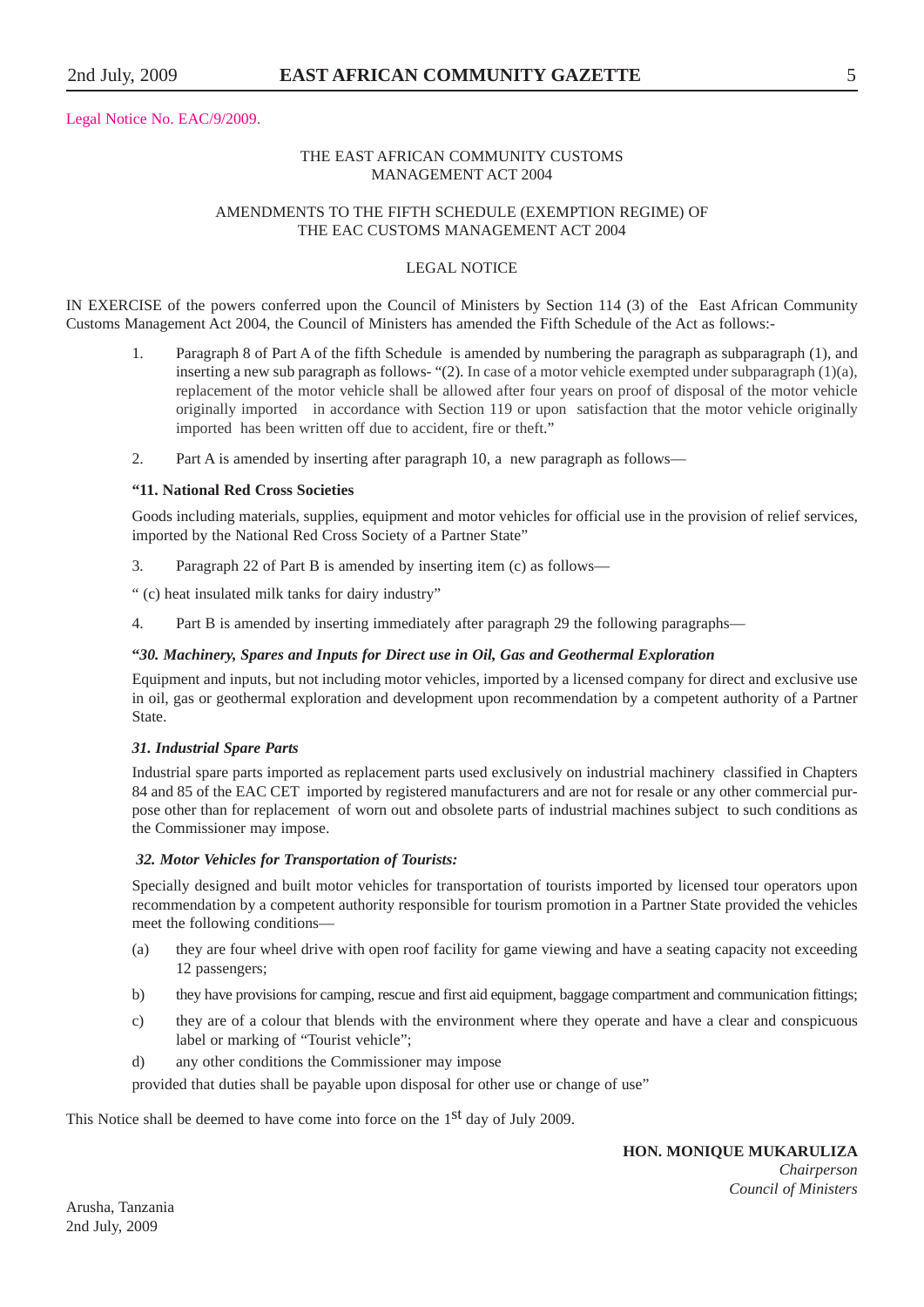Legal Notice No. EAC/10/2009.

# THE PROTOCOL ON THE ESTABLISHMENT OF THE EAST AFRICAN COMMUNITY CUSTOMS UNION

# LEGAL NOTICE

In accordance with Article 10 of the Protocol establishing the East African Customs Union:

- (a) goods originating and traded between the Republics of Burundi, Rwanda, Uganda and the United Republic of Tanzania are eligible to duty free treatment; and
- (b) goods originating and traded between the Republics of Burundi, Rwanda and Kenya are eligible to duty free treatment.

This Notice shall be deemed to have come into force on the 1st day of July, 2009.

HON. MONIQUE MUKARULIZA *Chairperson Council of Ministers*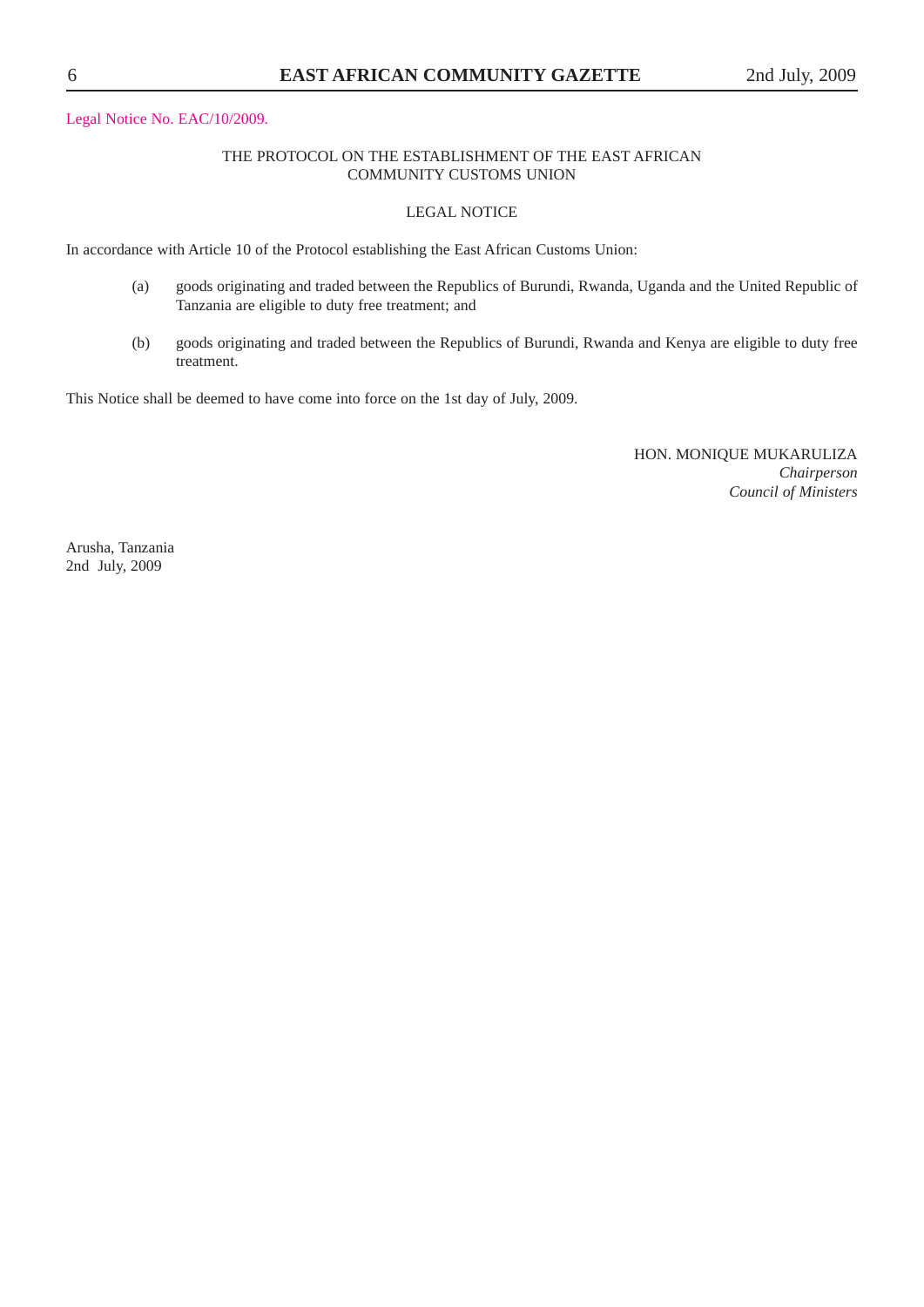Legal Notice No. EAC/11/2009.

#### CORRIGENDUM TO LEGAL NOTICE NO. EAC/28/2008

# THE PROTOCOL ON THE ESTABLISHMENT OF THE EAST AFRICAN COMMUNITY CUSTOMS UNION

Correction is hereby made on Legal Notice No EAC/28/2009 dated 30th September 2008 in respect of the description of goods on item 5 by substituting the words "synthetic yarn" appearing in 3rd and 4th column with the words "Twine -Of other synthetic fibres"

> HON. MONIQUE MUKARULIZA *Chairperson Council of Ministers*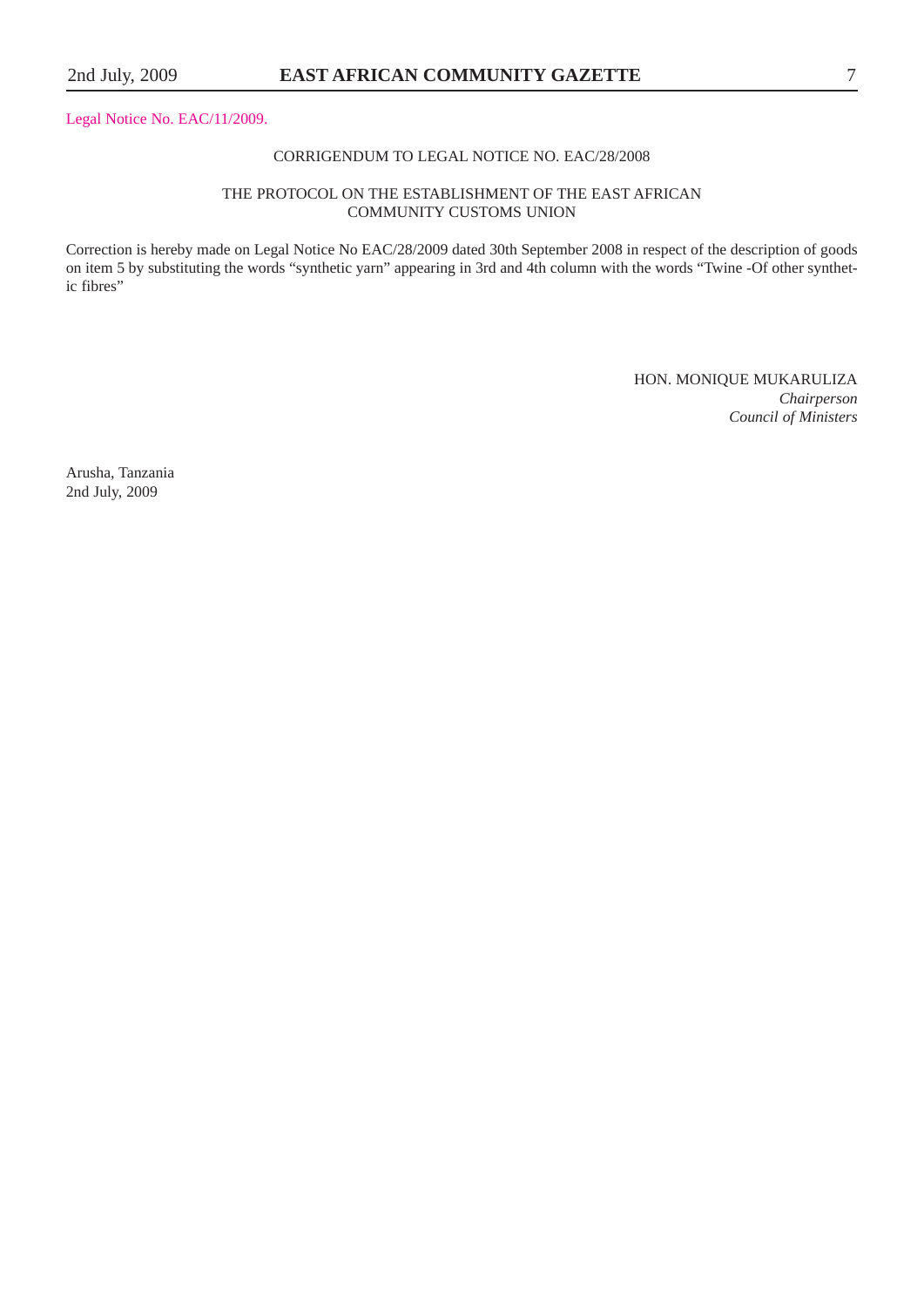Legal Notice No. EAC/7/2009.

# THE EAST AFRICAN COMMUNITY CUSTOMS MANAGEMENT ACT 2004

# LEGAL NOTICE

IN EXERCISE of the powers conferred upon the Council of Ministers by Article 39(c) of the Protocol on the Establishment of the East African Community Customs Union and Section 140 of the East African Community Customs Management Act, 2004, the Council of Ministers has approved the following manufacturers to import the specified quantities of sugar for industrial use at a duty rate of 10% for 12 months under duty remission scheme:

# **APPROVED KENYAN MANUFACTURERS AND QUANTITIES OF SUGAR FOR INDUSTRIAL USE TO BE IMPORTED AT DUTY RATE OF 10% IN THE FISCAL YEAR 2009/2010**

| No. | Gazetted User/Firm                 | Tariff No. | Description              | Additional<br>allocation<br>in Metric<br>Tonnes for<br>one year | Description of the fin-<br>ished product                        |  |
|-----|------------------------------------|------------|--------------------------|-----------------------------------------------------------------|-----------------------------------------------------------------|--|
| 1.  | Candy Kenya Limited                | 1701.99.10 | Sugar for Industrial Use | 7,000                                                           | Confectionary                                                   |  |
| 2.  | Nairobi Bottlers Limited           | 1701.99.10 | Sugar for Industrial Use | 20,000                                                          | Carbonated drinks                                               |  |
| 3.  | <b>Excel Chemical Limited</b>      | 1701.99.10 | Sugar for Industrial Use | 7,000                                                           | Quencher cordials, ready<br>to drink and Juices                 |  |
| 4.  | Pearl Industries Limited           | 1701.99.10 | Sugar for Industrial Use | 1,800                                                           | Juices                                                          |  |
| 5.  | Premier Cookies Limited            | 1701.99.10 | Sugar for Industrial Use | 650                                                             | <b>Biscuits</b>                                                 |  |
| 6.  | Regal Pharmaceuticals Limited      | 1701.99.10 | Sugar for Industrial Use | 300                                                             | Various medicament                                              |  |
| 7.  | Palco Industries Limited           | 1701.99.10 | Sugar for Industrial Use | 6,000                                                           | Confectionery                                                   |  |
| 8.  | Mzuri Sweets Limited               | 1701.99.10 | Sugar for Industrial Use | 9,000                                                           | Confectionery                                                   |  |
| 9.  | Premier Food Industries Limited    | 1701.99.10 | Sugar for Industrial Use | 2,000                                                           | Sauce, squash syrups,<br>jam, canned juices,<br>canned products |  |
| 10. | <b>Trufoods Limited</b>            | 1701.99.10 | Sugar for Industrial Use | 2,500                                                           | Jams and Juices                                                 |  |
| 11. | Glaxosmithkline Limited            | 1701.99.10 | Sugar for Industrial Use | 1,000                                                           | Various medicament,<br>health drinks                            |  |
| 12. | Kisii Bottlers Limited             | 1701.99.10 | Sugar for Industrial Use | 3,841                                                           | Carbonated drinks                                               |  |
| 13. | Rift Valley Bottlers Limited       | 1701.99.10 | Sugar for Industrial Use | 4,000                                                           | Carbonated drinks                                               |  |
| 14. | Mount Kenya Bottlers Limited       | 1701.99.10 | Sugar for Industrial Use | 3,500                                                           | Carbonated drinks                                               |  |
| 15. | <b>Coastal Bottlers Limited</b>    | 1701.99.10 | Sugar for Industrial Use | 5,000                                                           | Carbonated drinks                                               |  |
| 16. | <b>Equator Bottlers Limited</b>    | 1701.99.10 | Sugar for Industrial Use | 5,000                                                           | Carbonated drinks                                               |  |
| 17. | Kenafric Industries Limited        | 1701.99.10 | Sugar for Industrial Use | 8,650                                                           | Bubble gums, hard<br>boiled candy toffees,<br>icing sugar       |  |
| 18. | Kenya Sweets Limited               | 1701.99.10 | Sugar for Industrial Use | 4,500                                                           | Confectionery                                                   |  |
| 19. | Kenya Breweries Limited            | 1701.99.10 | Sugar for Industrial Use | 20,000                                                          | Beer & Non alcoholic<br>drinks                                  |  |
| 20. | The Wigley Company Limited         | 1701.99.10 | Sugar for Industrial Use | 5,000                                                           | Chewing Gums                                                    |  |
| 21. | Beverage Services Kenya<br>Limited | 1701.99.10 | Sugar for Industrial Use | 1,500                                                           | Carbonated drinks                                               |  |
| 22. | Milly Fruit Processors Limited     | 1701.99.10 | Sugar for Industrial Use | 2,000                                                           | Juices                                                          |  |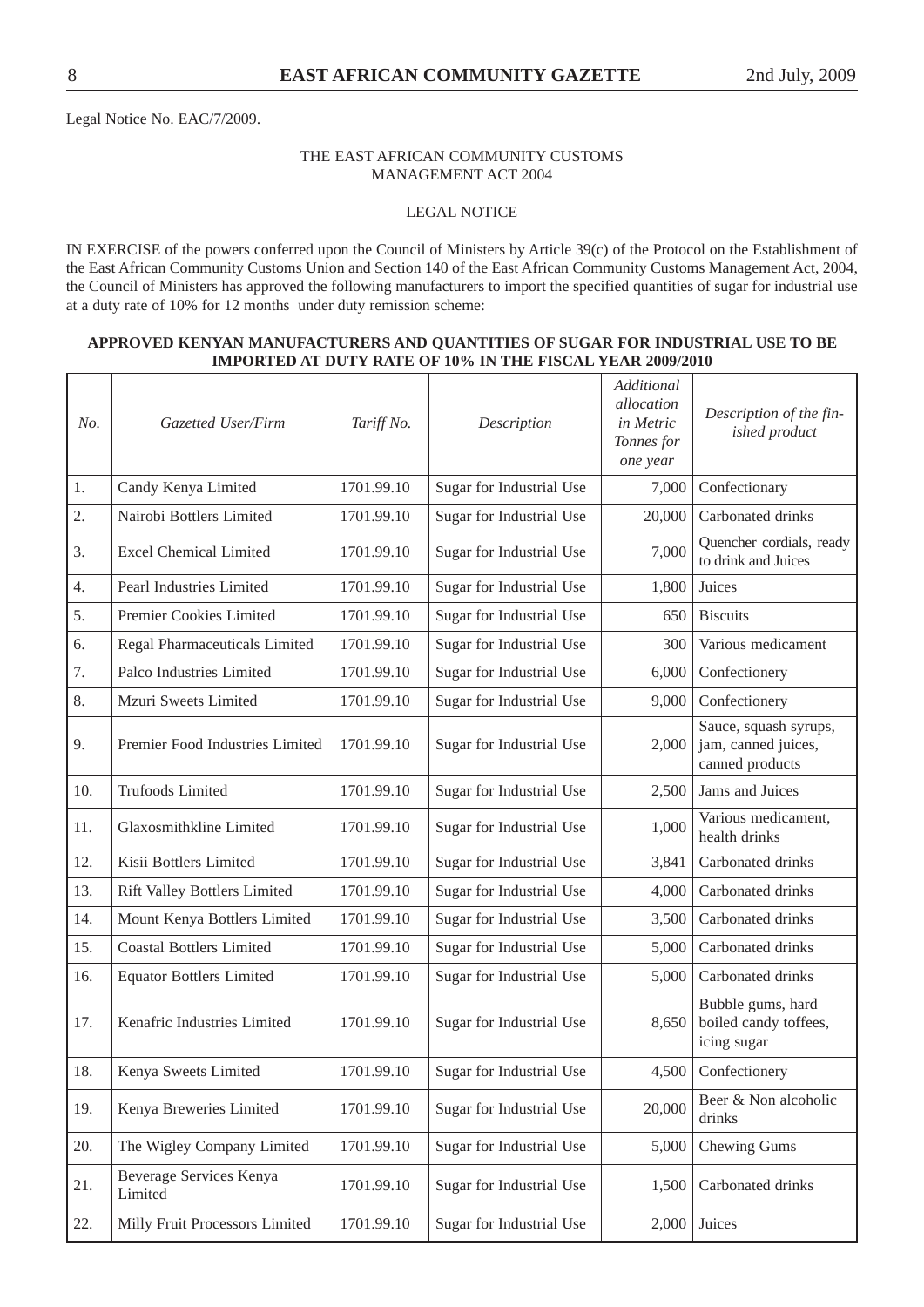| 23.  | Mini Bakeries (NBI) Limited        | 1701.99.10 | Sugar for Industrial Use | 2,700            | Cakes & Breads     |
|------|------------------------------------|------------|--------------------------|------------------|--------------------|
| 124. | Mini Bakeries (MOMBASA)<br>Limited | 1701.99.10 | Sugar for Industrial Use | $900-1$          | Cakes & Breads     |
| 25.  | <b>Gonas Best Limited</b>          | 1701.99.10 | Sugar for Industrial Use | 300 <sup>1</sup> | Juices             |
| 26.  | <b>Cosmos Limited</b>              | 1701.99.10 | Sugar for Industrial Use | 180-             | Various medicament |
| 27.  | Nesfood Industries Limited         | 1701.99.10 | Sugar for Industrial Use | 1.000            | Juices             |
| 28.  | Razco Limited                      | 1701.99.10 | Sugar for Industrial Use | 600              | Juices             |

This Notice shall come into force on the 1st day of July 2009.

HON. MONIQUE MUKARULIZA *Chairperson Council of Ministers*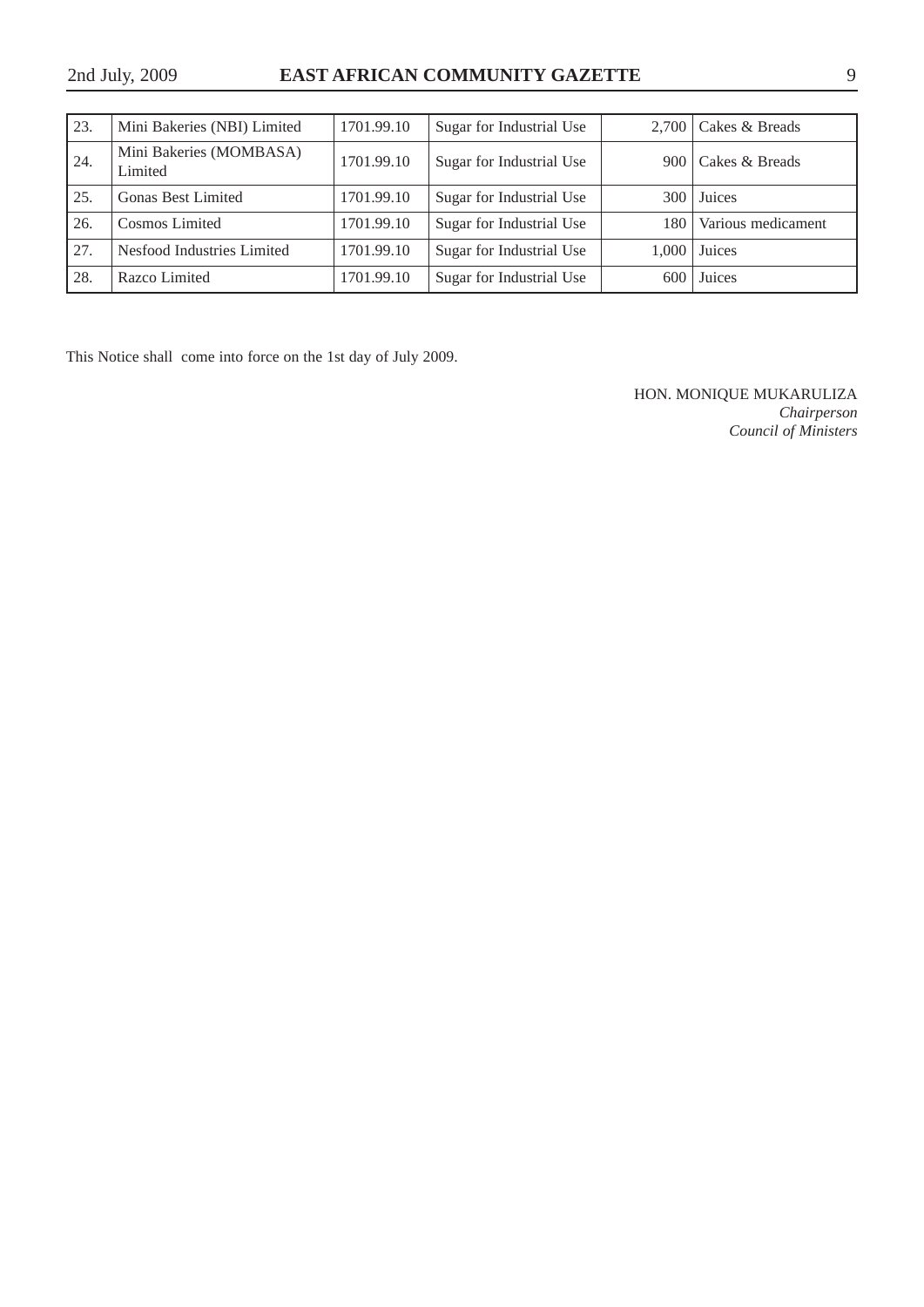egal Notice No. EAC/8/2009.

# THE EAST AFRICAN COMMUNITY CUSTOMS MANAGEMENT ACT 2004

# LEGAL NOTICE

IN EXERCISE of the powers conferred upon the Council of Ministers by Article 39(c) of the Protocol on the Establishment of the East African Community Customs Union and Section 140 of the East African Community Customs Management Act, 2004, the Council of Ministers has approved the following Manufacturers to import the specified quantities of paper for manufacture of exercise books, text books, examination papers and covers at a duty rate of 0% for 12 months under the Duty Remission Scheme:

# **APPROVED KENYA'S MANUFACTURERS AND QUANTITIES OF PAPER TO BE IMPORTED FOR 12 MONTHS**

| No.              | Gazetted user/firm              | Tariff No. | Description                  | Approved Quantity<br>per Metric Tonnes<br>for one year | Description of<br>the finished<br>product |
|------------------|---------------------------------|------------|------------------------------|--------------------------------------------------------|-------------------------------------------|
| 1.               | <b>English Press Limited</b>    | 4802.55.00 | <b>Bond Paper</b>            | 5,000                                                  | Text books                                |
|                  |                                 | 4802.56.00 | <b>Bond Paper</b>            | 50                                                     | Text books                                |
|                  |                                 | 4802.57.00 | <b>Bond Paper</b>            | 50                                                     | Text books                                |
|                  |                                 | 4802.61.00 | <b>Bond Paper</b>            | 50                                                     | Text books                                |
|                  |                                 | 4802.69.00 | <b>Bond Paper</b>            | 50                                                     | Text books                                |
|                  |                                 | 4805.91.00 | <b>Bond Paper</b>            | 50                                                     | Text books                                |
|                  |                                 | 4810.13.00 | Coated Paper and Paper board | 900                                                    | Text books                                |
|                  |                                 | 4810.14.00 | Coated Paper and Paper board | 50                                                     | Text books                                |
|                  |                                 | 4810.19.00 | Coated Paper and Paper board | 50                                                     | Text books                                |
|                  |                                 | 4810.29.00 | Coated Paper and Paper board | 50                                                     | Text books                                |
|                  |                                 | 4810.99.00 | Other Paper/Board            | 50                                                     | <b>Text books</b>                         |
|                  |                                 | 4810.92.00 | Multi-ply                    | 100                                                    | Text books                                |
| 2.               | Twiga Stationers & Printers Ltd | 4801.00.90 | Newsprint                    | 10,000                                                 | Exercise books                            |
|                  |                                 | 4802.55.00 | Woodfree Paper               | 8,700                                                  | Exercise books                            |
|                  |                                 | 4804.19.90 | Cover paper                  | 1,800                                                  | <b>Exercise</b> books                     |
|                  |                                 | 4802.58.00 | Manilla paper                | 400                                                    | Exercise books                            |
|                  |                                 | 4807.00.00 | Whitelined Chipboard         | 500                                                    | Exercise books                            |
|                  |                                 | 4810.11.00 | Art paper                    | 300                                                    | Exercise books                            |
| 3.               | Kartasi Industries Limited      | 4801.00.00 | Newsprint                    | 1,500                                                  | Exercise books                            |
|                  |                                 | 4810.19.00 | Cover board                  | 400                                                    | <b>Exercise</b> books                     |
|                  |                                 | 4802.55.00 | Woodfree paper               | 1,500                                                  | Exercise books                            |
| $\overline{4}$ . | Kitabu Industries Limited       | 4801.00.00 | Newsprint                    | 500                                                    | Exercise books                            |
|                  |                                 | 4802.52.00 | Woodfree Paper               | 200                                                    | Exercise books                            |
|                  |                                 | 4804.19.90 | Cover Paper                  | 500                                                    | Exercise books                            |
|                  |                                 | 4810.11.00 | Manilla paper                | 500                                                    | Exercise books                            |

This Notice shall come into force on the 1st day of July 2009.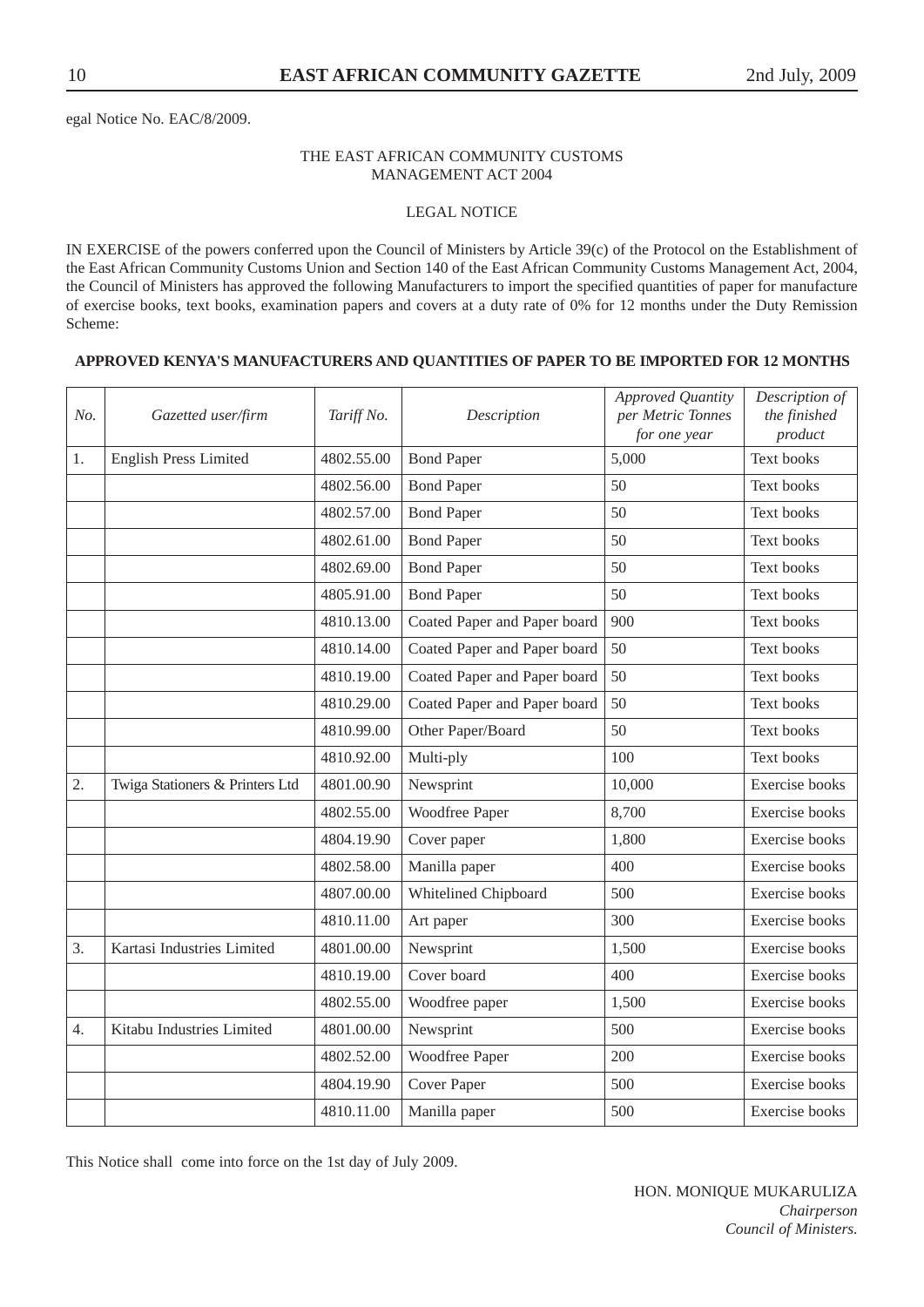Legal Notice No. EAC/9/2009.

# THE EAST AFRICAN COMMUNITY CUSTOMS MANAGEMENT ACT 2004

# LEGAL NOTICE

IN EXERCISE of the powers conferred upon the Council of Ministers by Article 39(c) of the Protocol on the Establishment of the East African Community Customs Union and Section 140 of the East African Community Customs Management Act 2004, the Council of Ministers has approved the following Manufacturers to import the specified quantities of completely knocked down (CKD) Motorcycles at a duty rate of 10% for 12 months under the Duty Remission Scheme:

# **APPROVED KENYAN MANUFACTURERS AND QUANTITIES OF COMPLETELY KNOCKED DOWN MOTOR-CYCLES FOR THE FISCAL YEAR 2009/10**

| No.            | Name of the Company                    | Tariff No. | Description of the Item           | Quantity allo-<br>cated | Finished prod-<br>uct |
|----------------|----------------------------------------|------------|-----------------------------------|-------------------------|-----------------------|
|                | Focin Motorcycles Limited              | 8711.20.00 | Unassembled Kits for Motor Cycles | $20,000$ units          | Motor Cycles          |
| $^{\prime}$ 2. | Pentagon Agencies Limited   8711.20.00 |            | Unassembled Kits for Motor Cycles | $2,500$ units           | Motor Cycles          |

This Notice shall come into force on the 1st day of July 2009.

HON. MONIQUE MUKARULIZA *Chairperson Council of Ministers*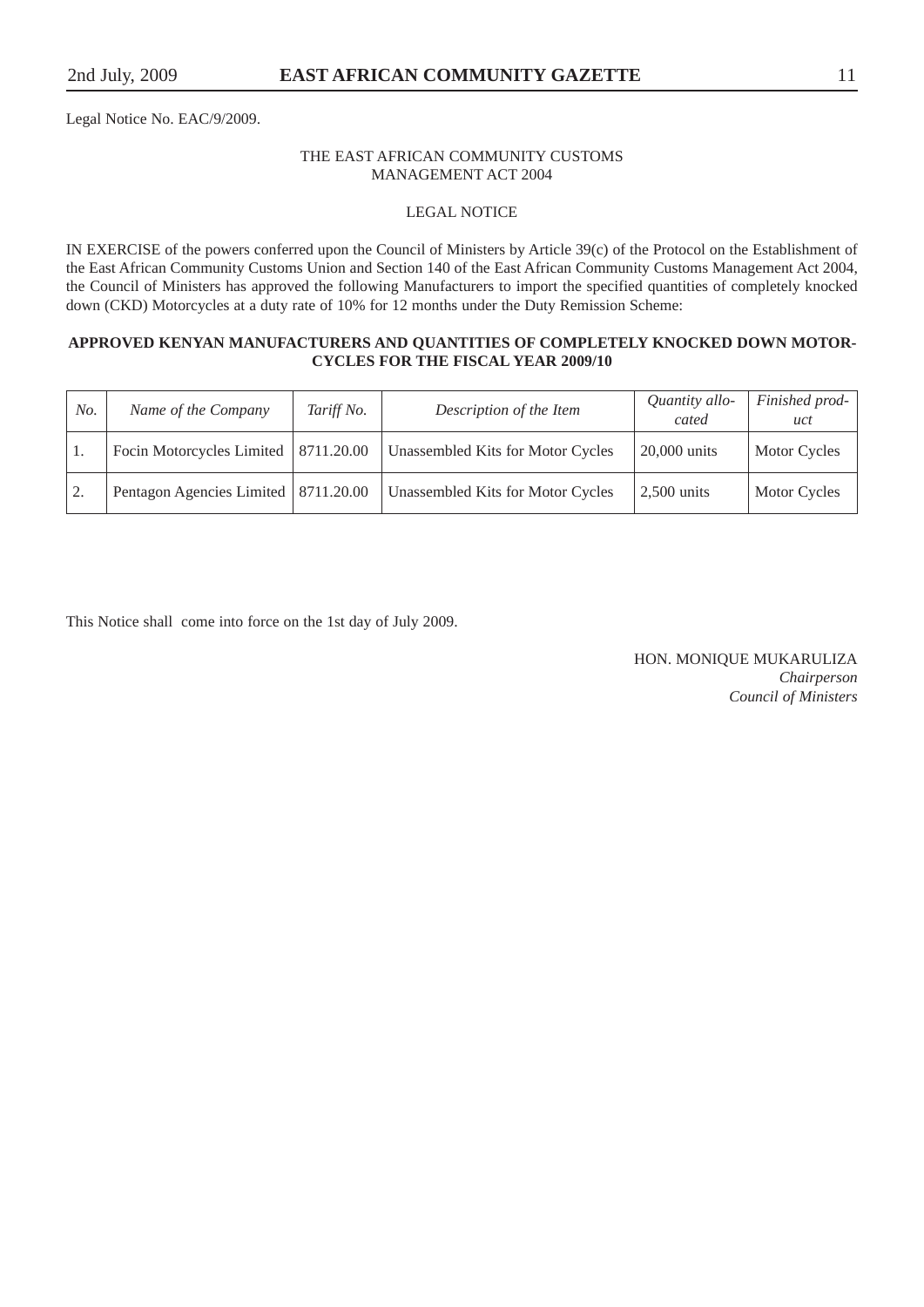Legal Notice No. EAC/10/2009.

# THE EAST AFRICAN COMMUNITY CUSTOMS MANAGEMENT ACT 2004

# LEGAL NOTICE

IN EXERCISE of the powers conferred upon the Council of Ministers by Article 39(c) of the Protocol on the Establishment of the East African Community Customs Union and Section 140 of the East African Community Customs Management Act 2004, the Council of Ministers has approved the following Manufacturers to import the specified quantities of completely knocked down (CKD) bicycles at a duty rate of 0% for 12 months under the Duty Remission Scheme:

# **APPROVED KENYAN MANUFACTURERS AND QUANTITIES OF COMPLETELY KNOCKED DOWN BICY-CLES FOR THE FISCAL YEAR 2009/10**

| No. | Name of the Company                  | Tariff No. | Description of the Item | Quantity allo-<br>cated | Finished prod-<br>uct |
|-----|--------------------------------------|------------|-------------------------|-------------------------|-----------------------|
| . . | Shinyanga Emporium (1978)<br>Limited | 8711.20.00 | Knockdown bicycles      | 30,000 units            | <b>Bicycles</b>       |

This Notice shall come into force on the 1st day of July 2009.

HON. MONIQUE MUKARULIZA *Chairperson Council of Ministers*